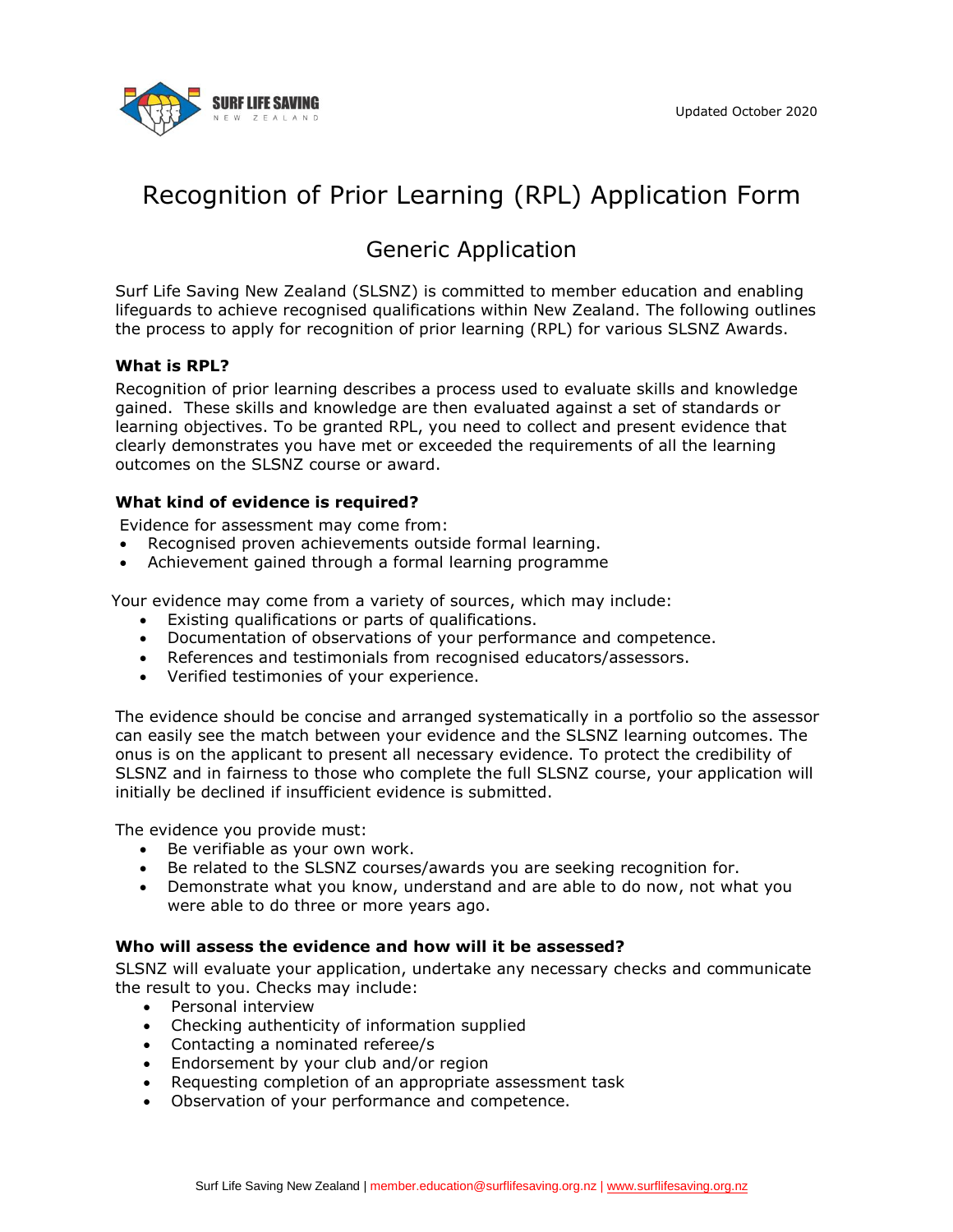

### **What are the outcomes of the process?**

The assessor must be confident you are able to meet or exceed all of the requirements of the learning outcomes for the SLSNZ course/award. The assessor may decide:

- 1. Your evidence meets all requirements and SLSNZ will issue the Award.
- 2. Your evidence meets some, but not all of the requirements. Further evidence may be required and/or you may be asked to complete an assessment task in order to demonstrate competency in the areas where your evidence does not cover, or does not meet, the requirements.
- 3. Your evidence does not meet the requirements and the assessor recommends you enrol in all or part of a SLSNZ course.

# Applicant Details

All applications for lifesaving and sports awards will be assessed on a case-by-case basis. Final approval of RPL remains solely at the discretion of SLSNZ. Please ensure you meet all the RPL requirements and have all the required information before submitting this application.

### **A. Personal Details**

| Name         |       | Club       |                                        |
|--------------|-------|------------|----------------------------------------|
|              | ----- |            | -----------------<br>----------------- |
| Email        |       | Cell Phone |                                        |
|              |       |            | -----------------                      |
| Membership # |       | Age        |                                        |

## **B. Qualification RPL**

Please select the relevant course/award you are seeking RPL for;

Rock Rescue & Training Module Instructors Training Course Senior Lifeguard Award – Patrol Captain First Aid Level 1 First Aid Level 2 First Aid Level 3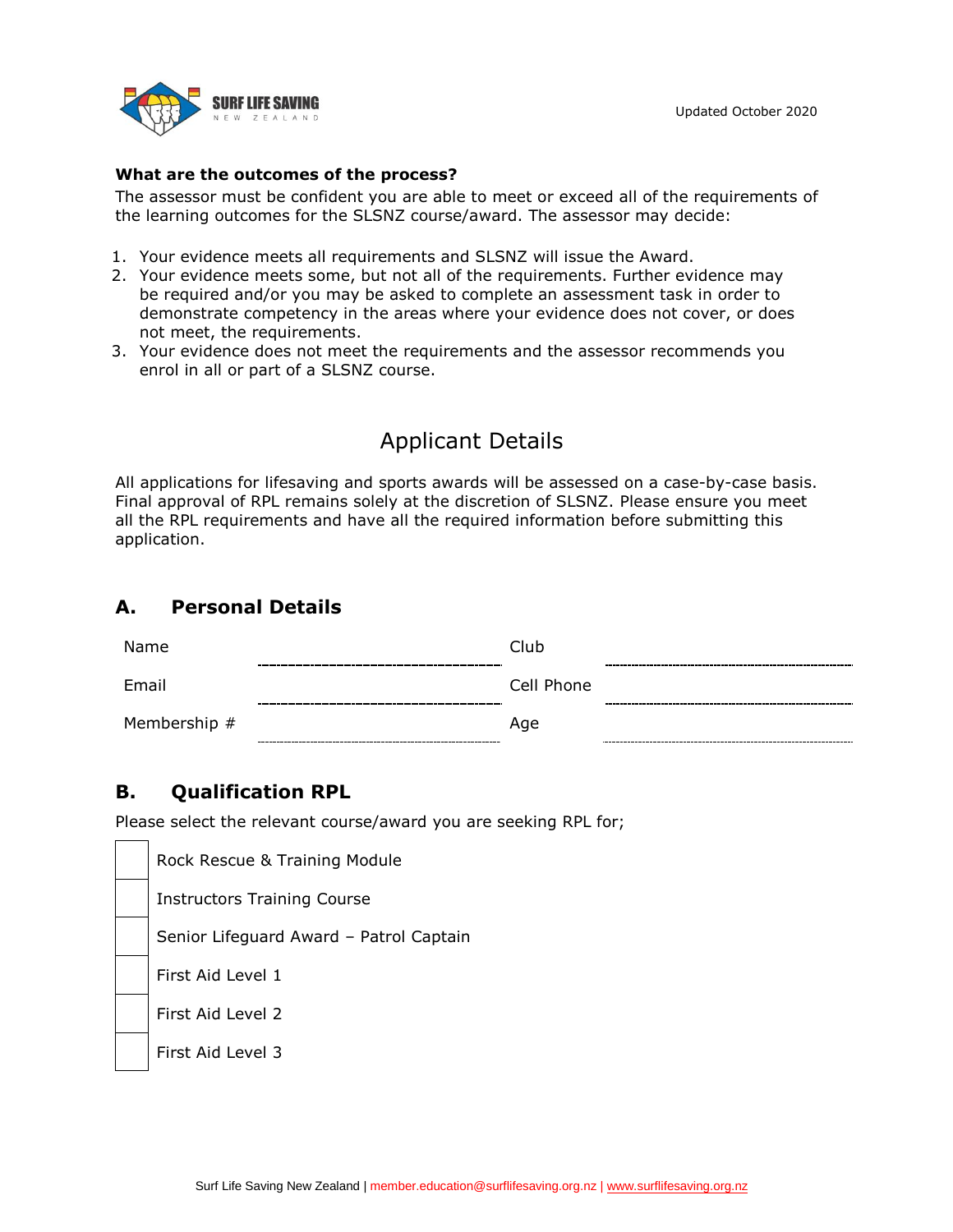

Rescue Water Craft Operators Award Instructors Award – Rescue Water Craft Surf Official Level 1 Award Surf Official Level 2 Award Surf Official Level 3 Award Introduction to Surf Coaching Award Developing Surf Coach Award Competitive Surf Coach Award

## **C. Qualification RPL pre-requisites**

All awards will have different pre-requisites. The pre-requisites for all our awards can be found on our website and you must hold these pre-requisites to gain the award.

<https://www.surflifesaving.org.nz/>

Please tick all of the below that you currently either hold, have clear evidence of, and is applicable to the award/s being applied for.

| Number of years active patrol experience                                               |
|----------------------------------------------------------------------------------------|
| Current member of a SLS Club                                                           |
| Surf Lifeguard Award (refreshed)                                                       |
| <b>IRB Crewperson Module</b>                                                           |
| Senior Lifeguard Award - IRB                                                           |
| Instructors Award - Surf Lifeguard                                                     |
| Instructors Award - IRB                                                                |
| Demonstrated competency and knowledge of local beach, local drifts/currents and swells |
| Marine VHF Operators Certificate                                                       |
| First Aid Level 1                                                                      |
| First Aid Level 2                                                                      |
|                                                                                        |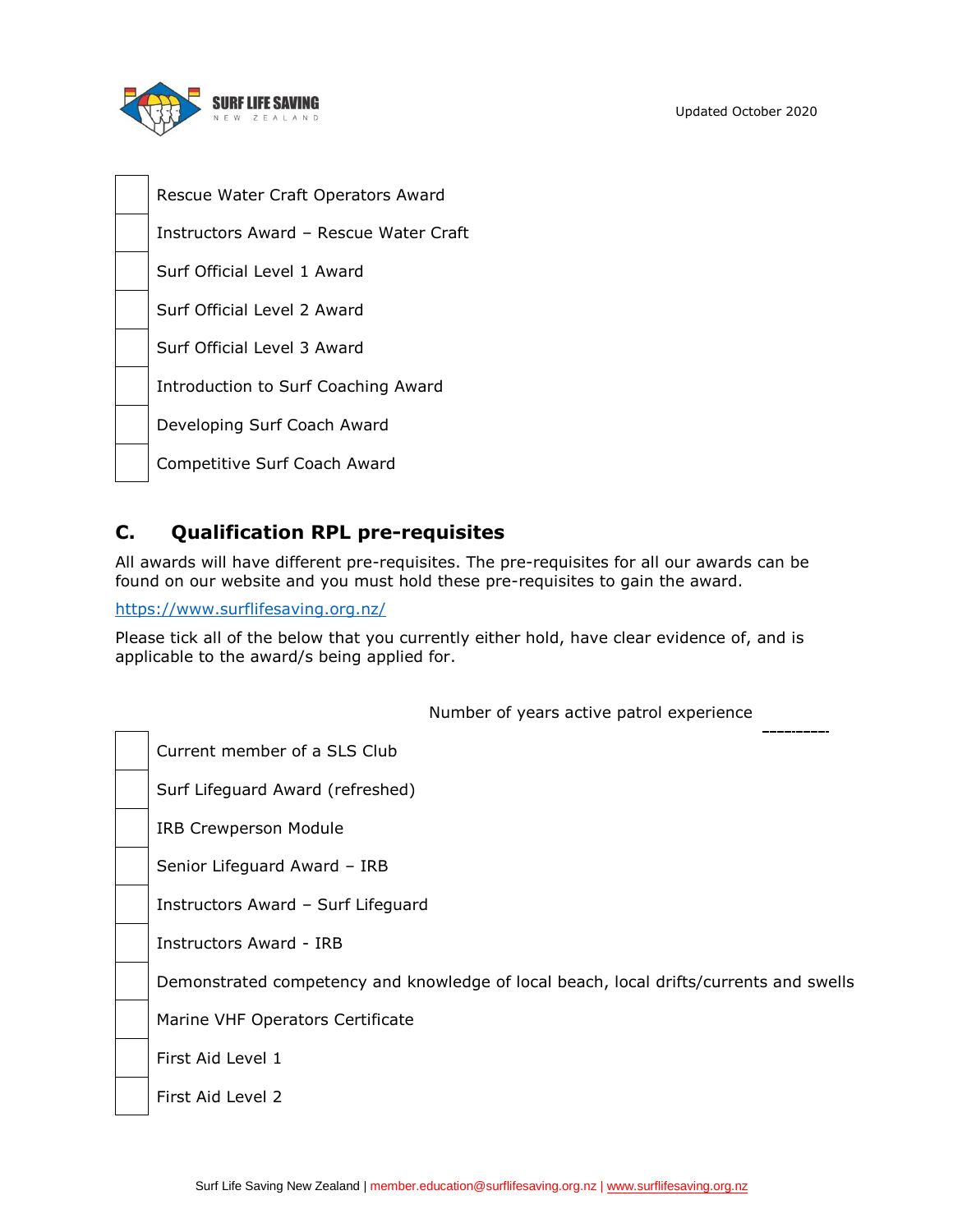**SURF LIFE SAVING** Surf Official Level 1 Award Surf Official Level 2 Award Introduction to Surf Coaching Award Developing Surf Coach Award

## **D. Personal Statement**

Please detail your teaching and/or practical experience relevant to the award/s being applied for: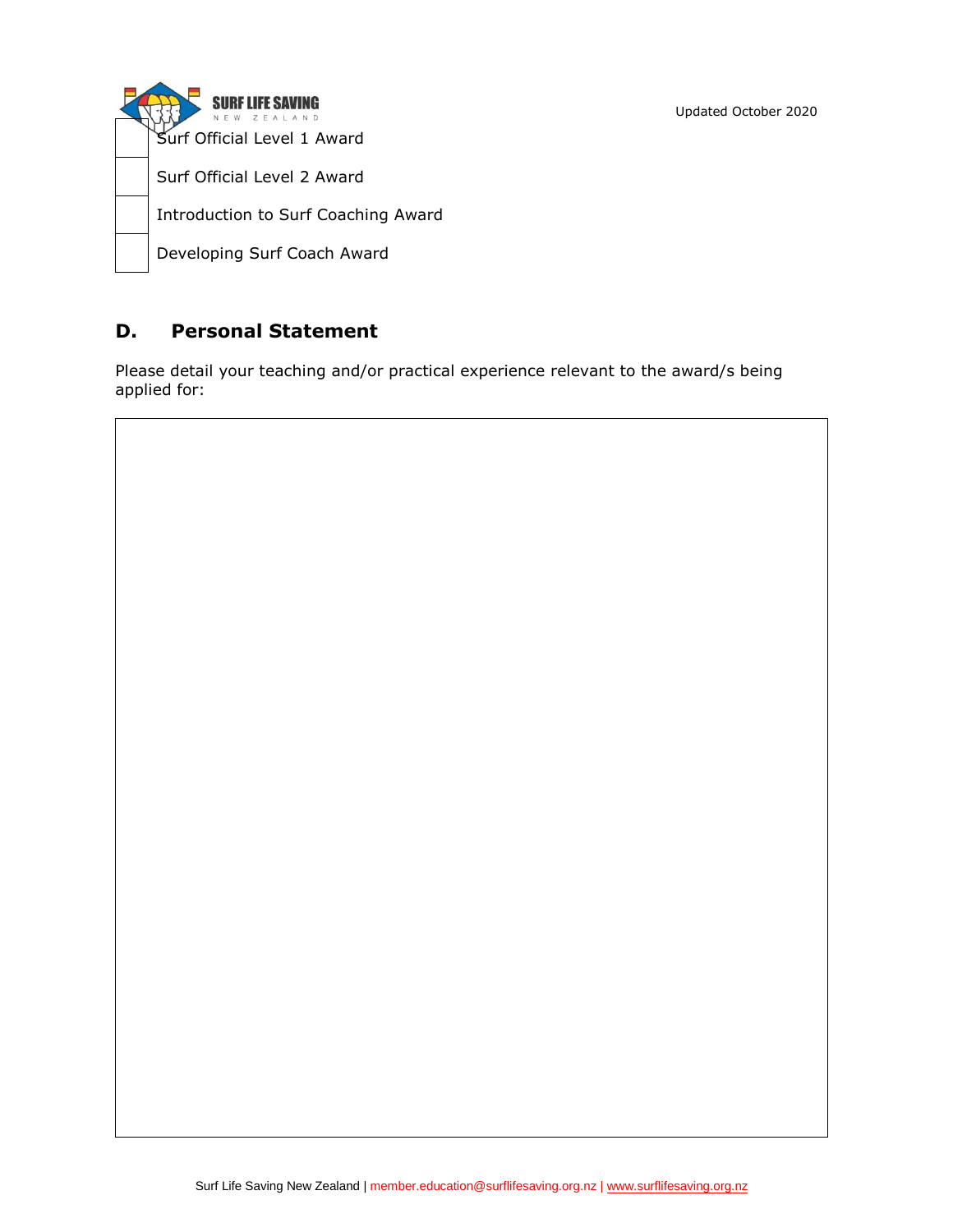

### **E. Verified Testimony of demonstrated competence**

The following section must be completed by a current SLSNZ member who holds one or more of the following;

- Refreshed Surf Lifeguard Examiner
- Refreshed IRB Examiner
- Current Surf Official Level 2 (for Surf Official Level 1 verification only)
- SLSNZ approved Rock Instructor Assessor (for Rock Award verification only)
- Performance Surf Coach Award & current coach

The person verifying this testimony must detail the relevant experience and competence of the applicant in:

- Instruction and teaching relevant to the award/s being applied for (if applying for instructors award)
- Practical experience, competence and demonstrated skills relevant to the award/s being applied for

If there is more than one award being applied for in this application, you may require more than one verifier. In some cases, it may be easier to provide a separate application per award you are applying for.

| Assessor Name  | Club       |                      |
|----------------|------------|----------------------|
|                |            |                      |
| Email          | Cell Phone |                      |
|                |            | -------------------- |
| Membership $#$ |            |                      |

Assessor Qualification (Please tick)

| Refreshed Surf Lifeguard Examiner |
|-----------------------------------|
| Refreshed IRB Examiner            |
| Refreshed RWC Examiner            |
| Current Surf Official Level 2     |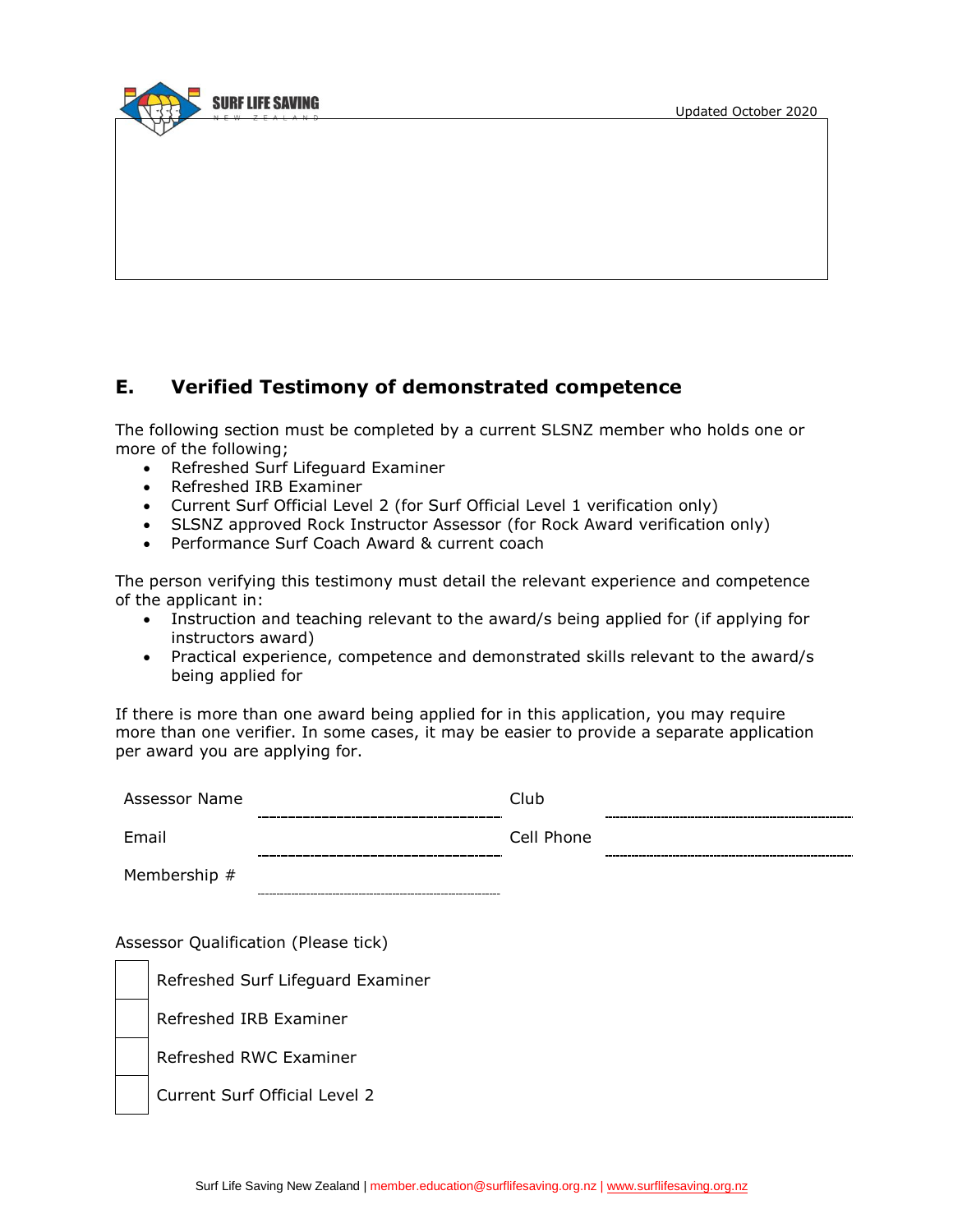

Please detail:

Updated October 2020